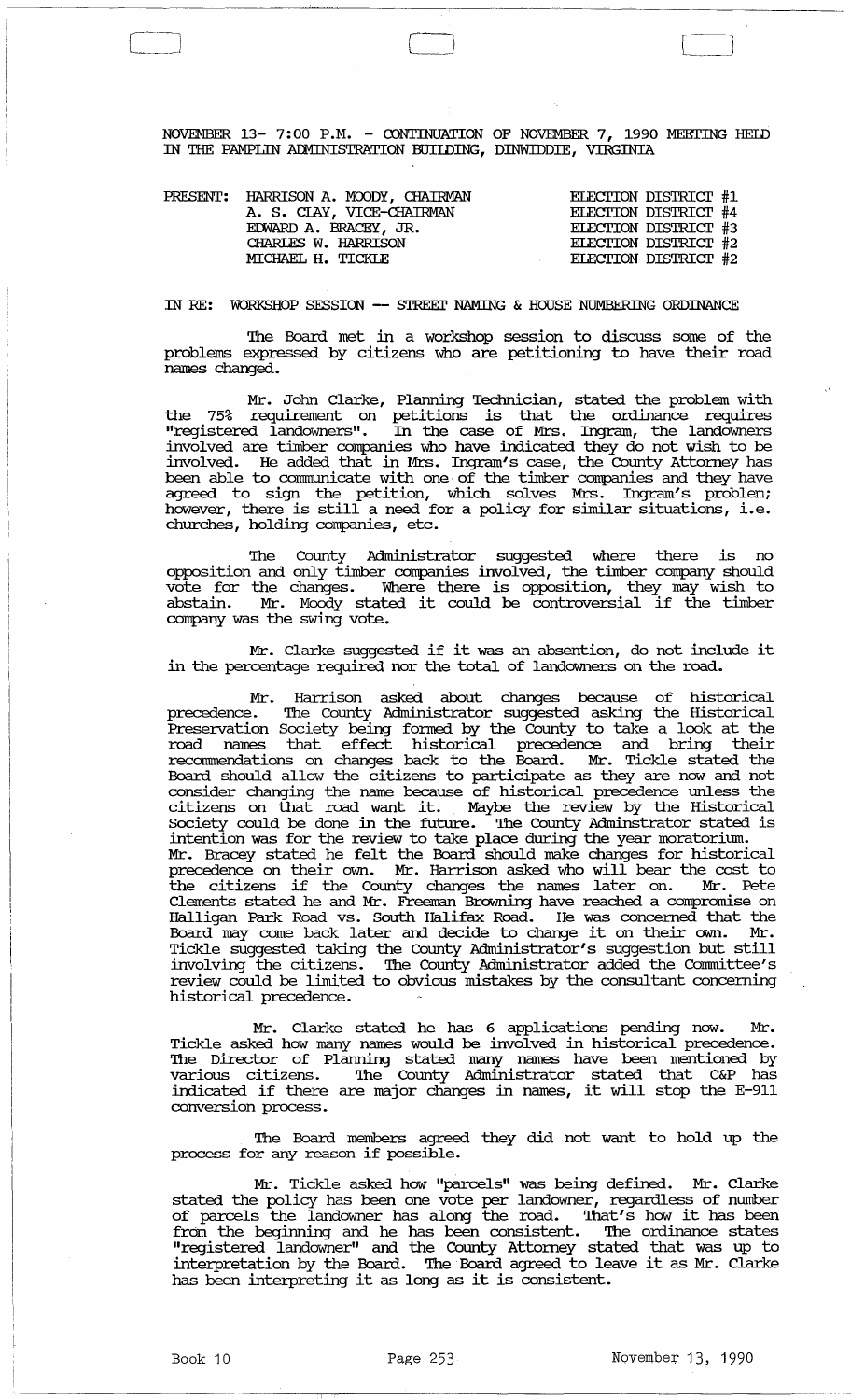Upon motion of Mr. Bracey, seconded by Mr. Harrison, Mr. Bracey, Mr. Clay, Mr. Harrison, Mr. Tickle, Mr. Moody voting "aye", the Board agreed not to make any changes in the street naming ordinance and the policy being followed by the Plarming Technician for adminstering it.

#### IN RE: RECESS

The Chairman declared a recess at 8:00 P.M. The meeting recorwened at 8:25 P.M.

# IN RE: COUNTY ADMINISTRATOR COMMENTS

1. The County Administrator advised the Board he has received a letter from the Dept. of Historic Resources indicating that the Rose Bower Home (owned by Virginia R. Rose of Richmond) in Dinwiddie COunty has been nominated to the National Register of Historic Places.

2. The County Administrator advised the Board he has received the results from the infra-red review on the roof of the Administration Building and the Eastside School with recommendations on repairing the problem areas. He stated he was already addressing some of the areas on the Administration Building. The report shows there are definitely defects with the application of the roof at Eastside School and the County Attorney is reviewing the warranty.

### IN RE: EXECUTIVE SESSION

Upon motion of Mr. Clay, seconded by Mr. Tickle, Mr. Bracey, Mr. Clay, Mr. Harrison, Mr. Tickle, Mr. Moody voting "aye", pursuant to the Virginia Freedom of Infonnation Act, Section 2.1-344 (a) (1) personnel; (3) acquisition of property; (5) industrial; and (7) legal, the Board moved into Executive Session at 8:41 P.M. A vote having been made and approved, the meeting recorwened at 10:17 P.M.

### IN RE: CERTIFICATION OF EXECUTIVE MEETING

Upon of Mr. Clay, seconded by Mr. Harrison, Mr. Bracey, Mr. Clay, Mr. Harrison, Mr. Tickle, Mr. Moody voting "aye", the following certification resolution was adopted:

WHEREAS, the Board of SUpervisors of Dinwiddie County corwened an executive meeting on this date pursuant to an affinnative recorded vote and in accordance with the provisions of '!he Virginia Freedom of Information Act; and

WHEREAS, Section 2.1-344.1 of the Code of Virginia requires a certification by the Board of SUpervisors of Dinwiddie County, that such Executive meeting was conducted in confonnity with the Virginia law;

NOW THEREFORE BE IT RESOLVED that the Board of Supervisors of Dinwiddie County, Virginia, hereby certifies that, to the best of each member's knowledge, (1) only public business matters lawfully exempted from open meeting requirements by Virginia law were discussed in the executive meeting to which this certification resolution applies; and (2) only such public business matters as were identified in the motion corwening the executive meeting were heard, discussed or considered by the Board of SUpervisors of Dinwiddie County, Virginia.

#### IN RE: ANIMAL WARDEN

Upon motion of Mr. Harrison, seconded by Mr. Tickle, Mr. Bracey, Mr. Clay, Mr. Harrison, Mr. Tickle, Mr. Clay voting "aye", the county Administrator is authorized to advertise for applications to fill the position of Animal Warden at the present salary range of Grade 17.

## IN RE: SECRETARY II

Upon motion of Mr'- Harrison, seconded by Mr. Tickle, Mr. Bracey, Mr. Harrison, Mr. Tickle, Mr. Moody voting "aye", Mr. Clay voting "nay", the county Administrator is authorized to advertise for voing  $\lim_{T\to\infty}$  , and county numerication is demonstrated to develope for range of Grade 8.

 $\hat{\tau}_\mathrm{c}$  and  $\hat{\tau}_\mathrm{c}$ 

## IN RE: LEGISLATIVE DINNER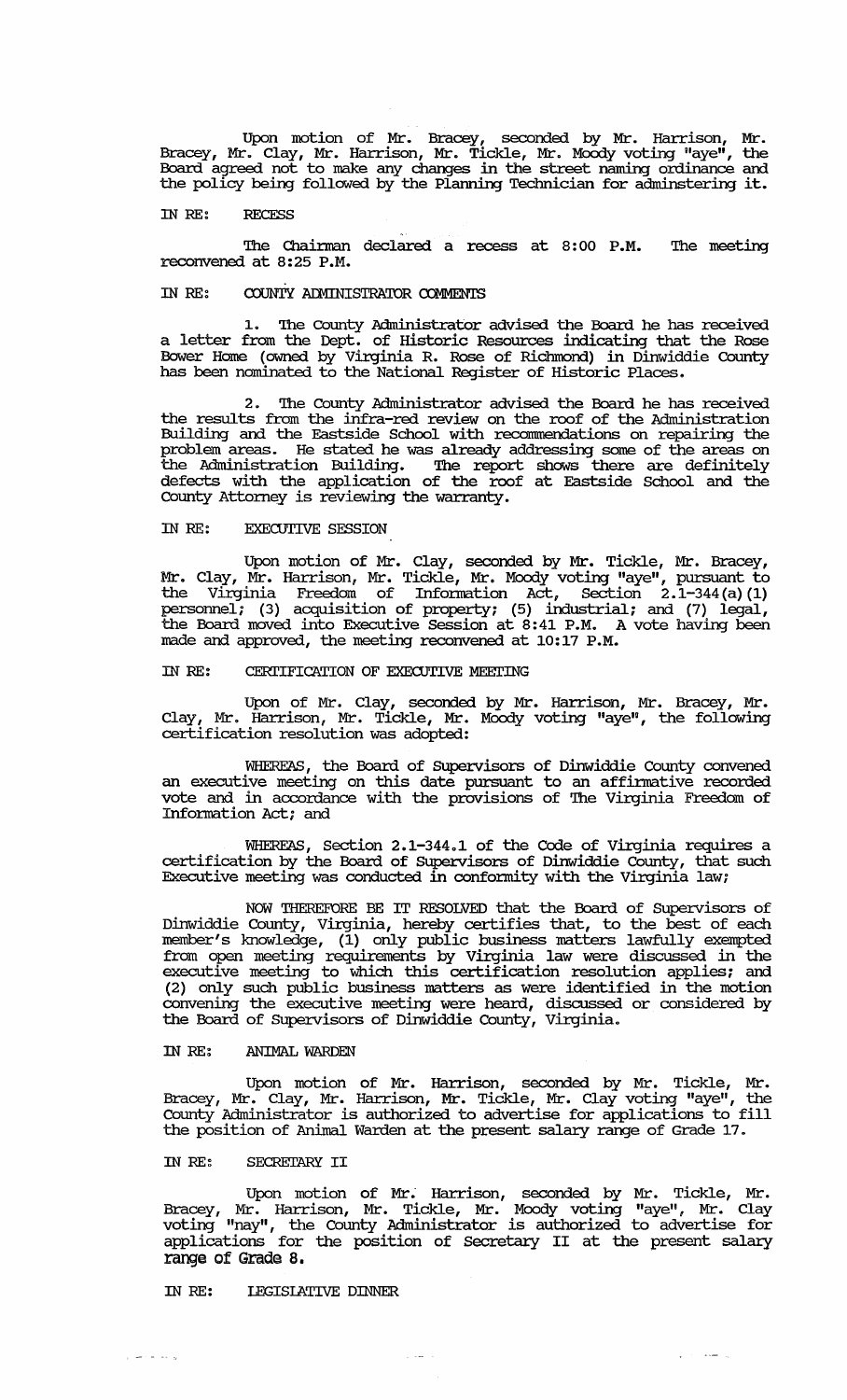'!he Assistant County· Administrator stated the legislative dinner is scheduled for Monday, December 3, 1990 at 6:00 P.M. at The Home Place.

 $\mathcal{H}^{\mathcal{U} \mathcal{U}}$ 

o

# IN RE: PENALTY FOR NON-FILING

Mr. Tickle stated he had received several calls on the penalty for non-filing of personal property returns.

IN RE: ADJOURNMENT

Upon motion of Mr. Clay, seconded by Mr. Tickle, Mr. Bracey, Mr. Clay, Mr. Harrison, Mr. Tickle, Mr. Moody voting "aye", the meeting was adjourned at 10:35 P.M.

ATTEST:

7d. a. Harrison A. Mody, Chairman

Dewey P. Cashwell County Administrator

Book 10  $Page 254$  . November 13, 1990